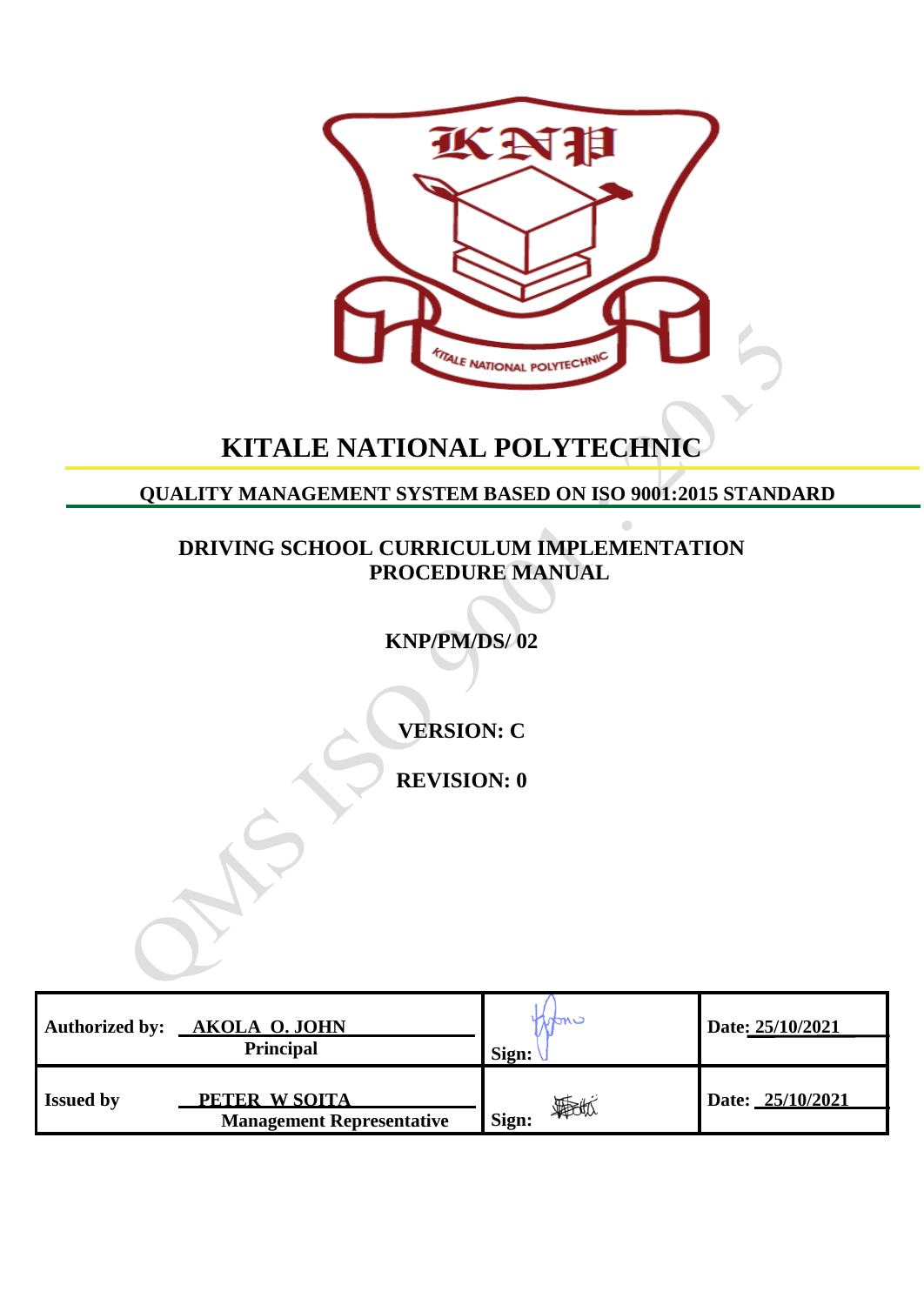## **TABLE OF CONTENTS**

| PROCEDURE NUMBER 2: CONDUCTING THEORY AND PRACTICAL           |
|---------------------------------------------------------------|
|                                                               |
| PROCEDURE NUMBER 3: MONITORING STUDENT CLASS ATTENDANCE  1313 |
| PROCEDURE NUMBER 4: MONITORING LECTURER PERFORMANCE IN        |
|                                                               |
| PROCEDURE NUMBER 5: REGISTERING FOR EXTERNAL EXAMS  19        |

 $\begin{array}{ccc} \bullet & \bullet & \bullet \\ \bullet & \bullet & \bullet \end{array}$ 

Because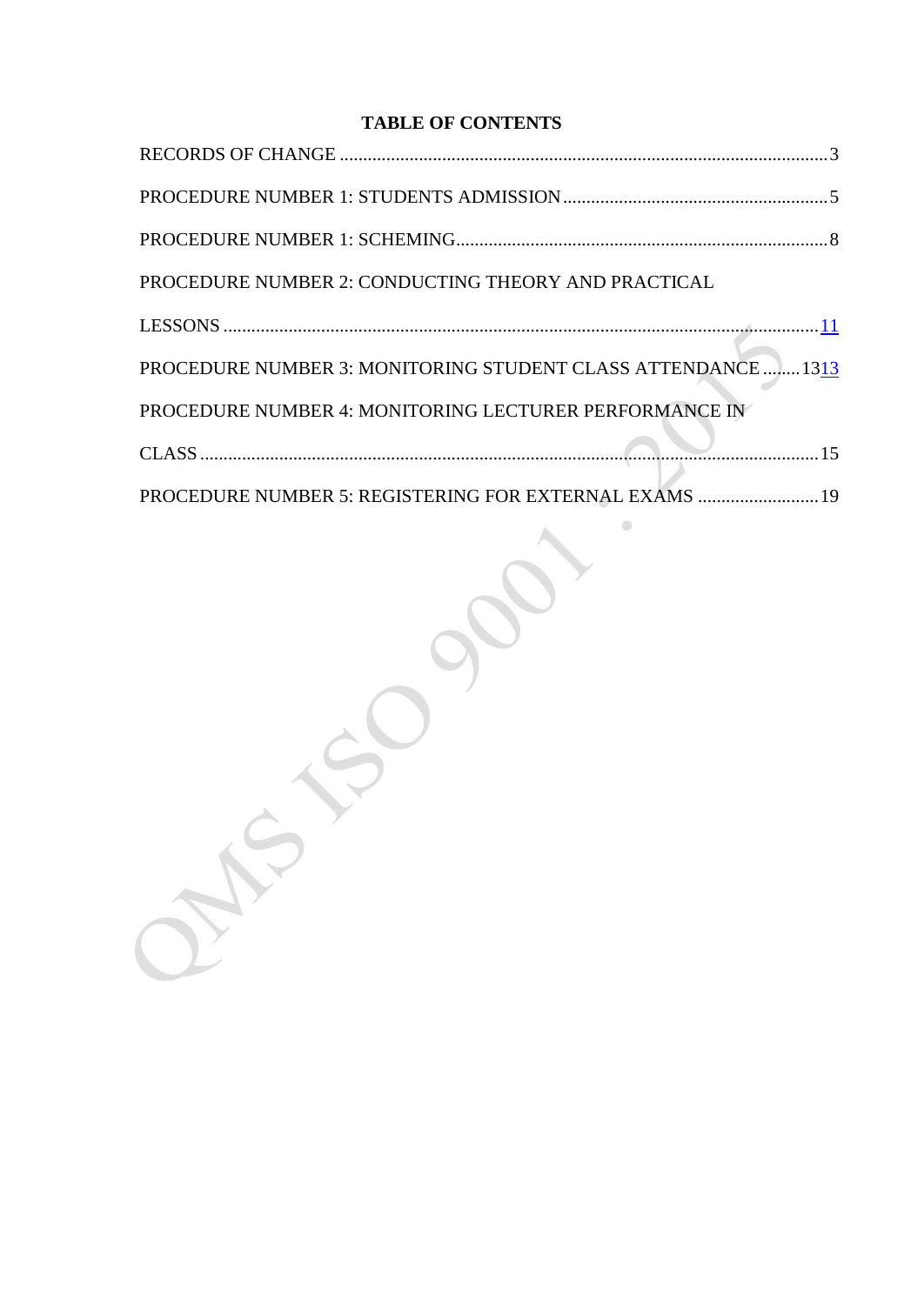## <span id="page-2-0"></span>**RECORDS OF CHANGE**

| $\overline{NO}$ | <b>DETAILS OF CHANGE</b>                               | <b>DATE</b> |
|-----------------|--------------------------------------------------------|-------------|
|                 |                                                        |             |
|                 |                                                        |             |
|                 |                                                        |             |
|                 |                                                        |             |
|                 |                                                        |             |
|                 |                                                        |             |
|                 |                                                        |             |
|                 |                                                        |             |
|                 | $\begin{array}{c} \bullet \\ \bullet \end{array}$<br>٠ |             |
|                 |                                                        |             |
|                 |                                                        |             |
|                 |                                                        |             |
|                 |                                                        |             |
|                 |                                                        |             |
|                 |                                                        |             |
|                 |                                                        |             |
|                 |                                                        |             |
|                 |                                                        |             |
|                 |                                                        |             |
|                 |                                                        |             |
|                 |                                                        |             |
|                 |                                                        |             |
|                 |                                                        |             |
|                 |                                                        |             |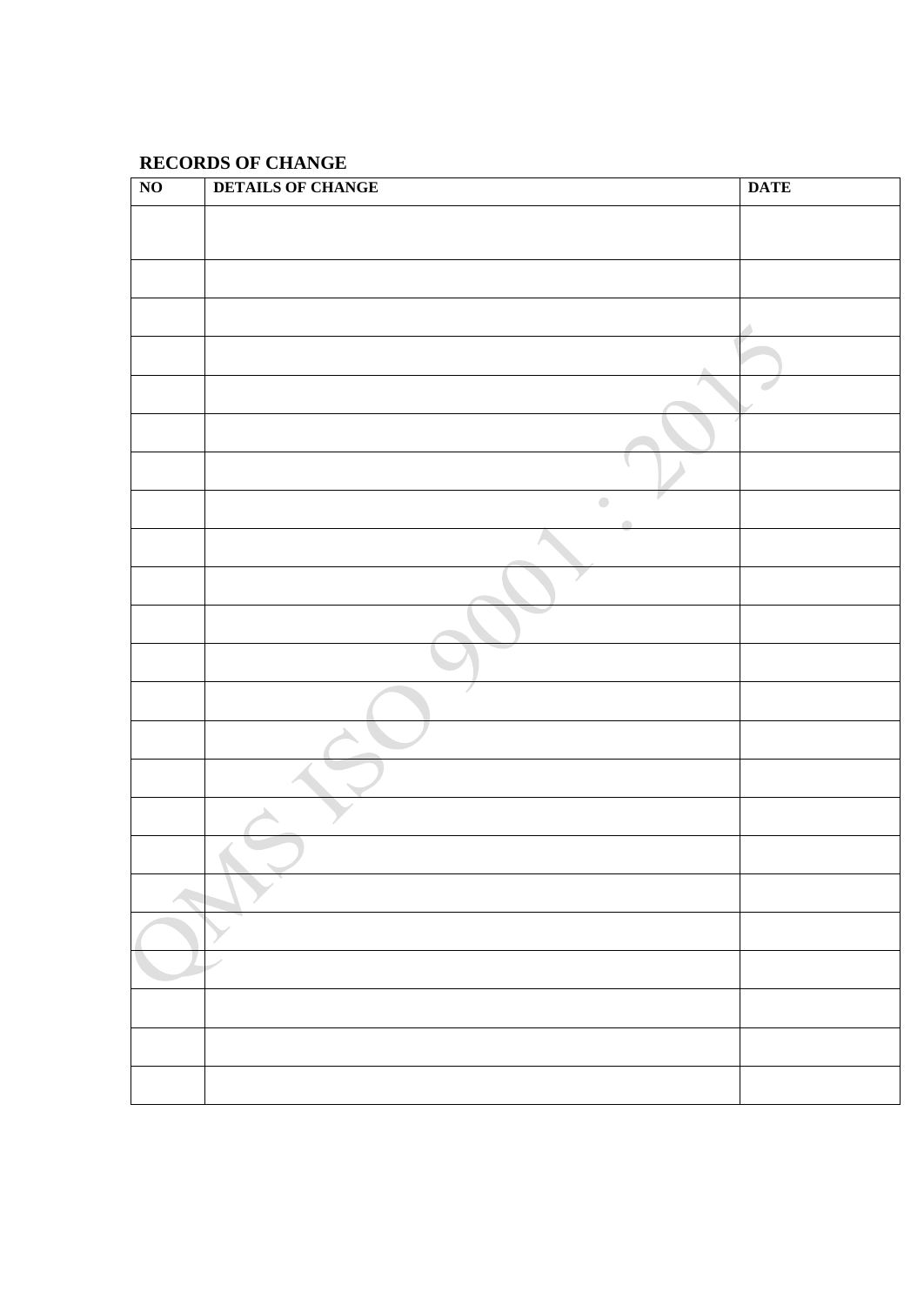#### <span id="page-3-0"></span>**PROCEDURE NO.1 DRIVING STUDENTS ADMISSION**

#### **1.0 GENERAL**

#### **1.1 PURPOSE**

The purpose of this procedure is to ensure efficient and transparent admission of driving school students

#### **1.2 SCOPE**

This procedure applies to all admission of driving school students activities in

#### KNP

#### **1.3 REFERENCES**

- a) KNP Principal's schedule of activities
- b) Ministry of Education circulars
- c) NTSA guidelines

#### **1.4 TERMS DEFINITION**

- a) NTSA –National Transport and safety Authourity
- b) HOD- Head of Department

#### **1.5 RESPONSIBILITY**

The HOD shall ensure that this procedure is followed and maintained.

#### **1.6 INTERFACES/INTERACTIONS**

**1.6.1 For Selection**

None

#### **1.6.2 For Admissions**

- a) Driving school secretary to verify trainees requirements.
- b) Finance Officer to issue KNP official receipt.

#### **1.6.3 Registration of students**

- a) The driving secretary admits student's upon presentation of fee payment evidence.
- b) Finance Officer for issuance of KNP official receipt.

#### **1.7 PERFORMANCE TARGET**

The performance shall be measured through the overall performance of the Department basing on;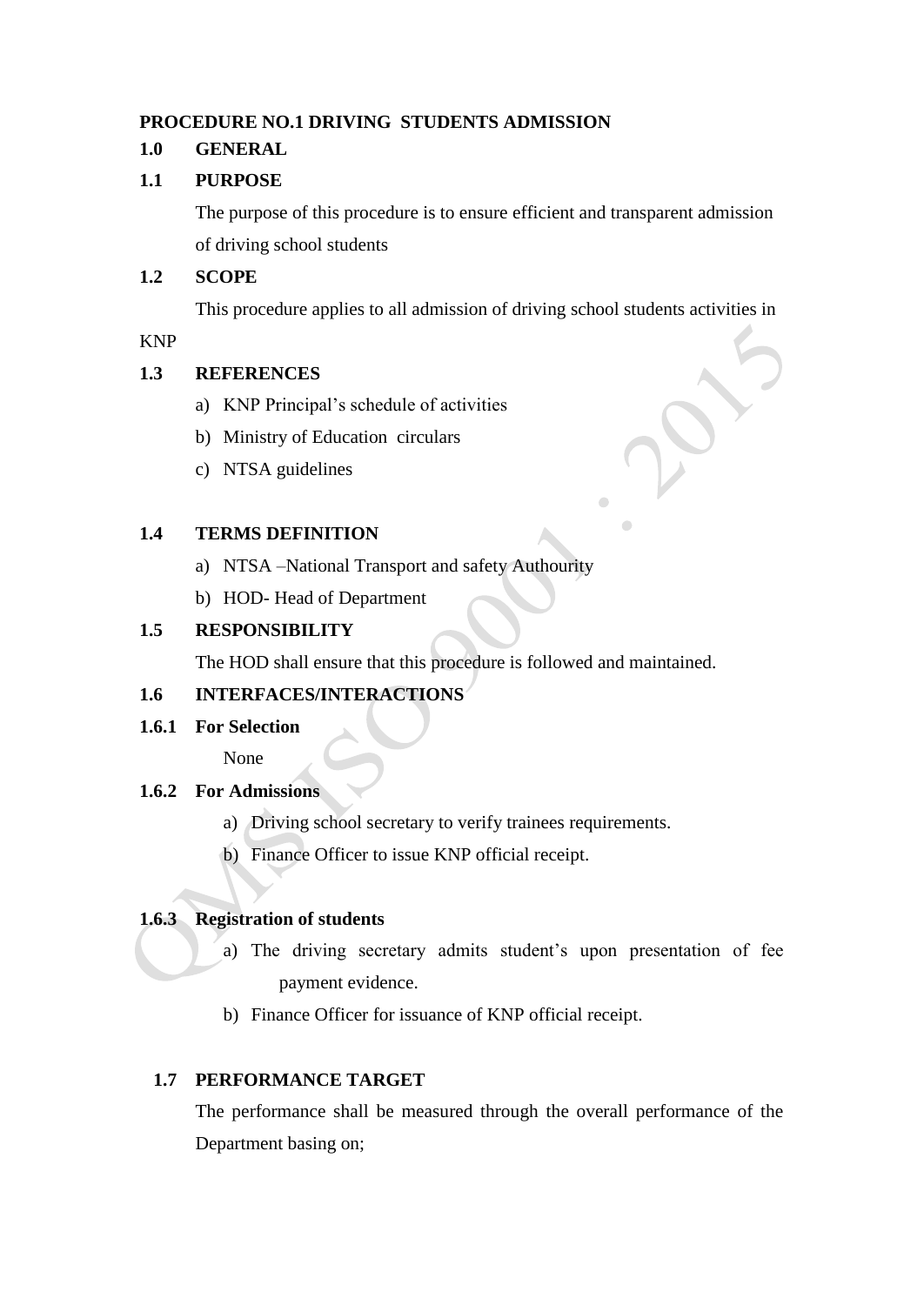|              | PERFORMANCE TARGET                 |              | <b>MONITORING AND MEASUREMENT</b>      |
|--------------|------------------------------------|--------------|----------------------------------------|
| a)           | Selection.                         | $\mathbf{i}$ | Review lists of selected students      |
|              | Fairness in the admission process. |              | applicants<br>within<br>against<br>set |
|              |                                    |              | guidelines.                            |
| $\mathbf{b}$ | <b>Admission of New Students.</b>  | $\mathbf{i}$ | Check authenticity of the required     |
|              | Ensure qualified students meeting  |              | documents.                             |
|              | set institutional requirements are | $\rm ii)$    | Fee payment status.                    |
|              | duly admitted and registered.      |              |                                        |

 $\bullet$ 

 $\bullet$ 

#### **1.8 RESOURCES**

The resources to be used in the process are listed below:-

- a) Photocopying papers
- b) Stationery
- c) Computers
- d) Printers
- e) Toner Ink
- f) Budget
- g) Personnel from other departments

# **1.9 INPUTS AND OUTPUTS**

| <b>INPUTS</b> |                                  |   | <b>OUTPUTS</b>                       |
|---------------|----------------------------------|---|--------------------------------------|
| a)            | Advertisement.                   | ✓ | List of courses for advertisement.   |
|               | <b>Blank</b> application forms   | ✓ | Filled application forms.            |
|               | <b>Budget</b>                    | ✓ | <b>Adverts</b>                       |
|               |                                  | ✓ | Media advert                         |
| b)            | Selection                        |   | List of successful applicants.       |
|               | Personnel                        | ✓ | Admission letter plus the fee        |
|               | Filled application forms         |   | structure.                           |
| $\mathbf{c})$ | <b>Admission of New students</b> |   |                                      |
|               | <b>Admissions Register</b>       | ✓ | Register<br>Filled<br>of<br>admitted |
|               | Stationery                       |   | students.                            |
|               | <b>Empty Files/folders</b>       | ✓ | Indexed files containing student's   |
|               |                                  |   | information<br>and<br>personal       |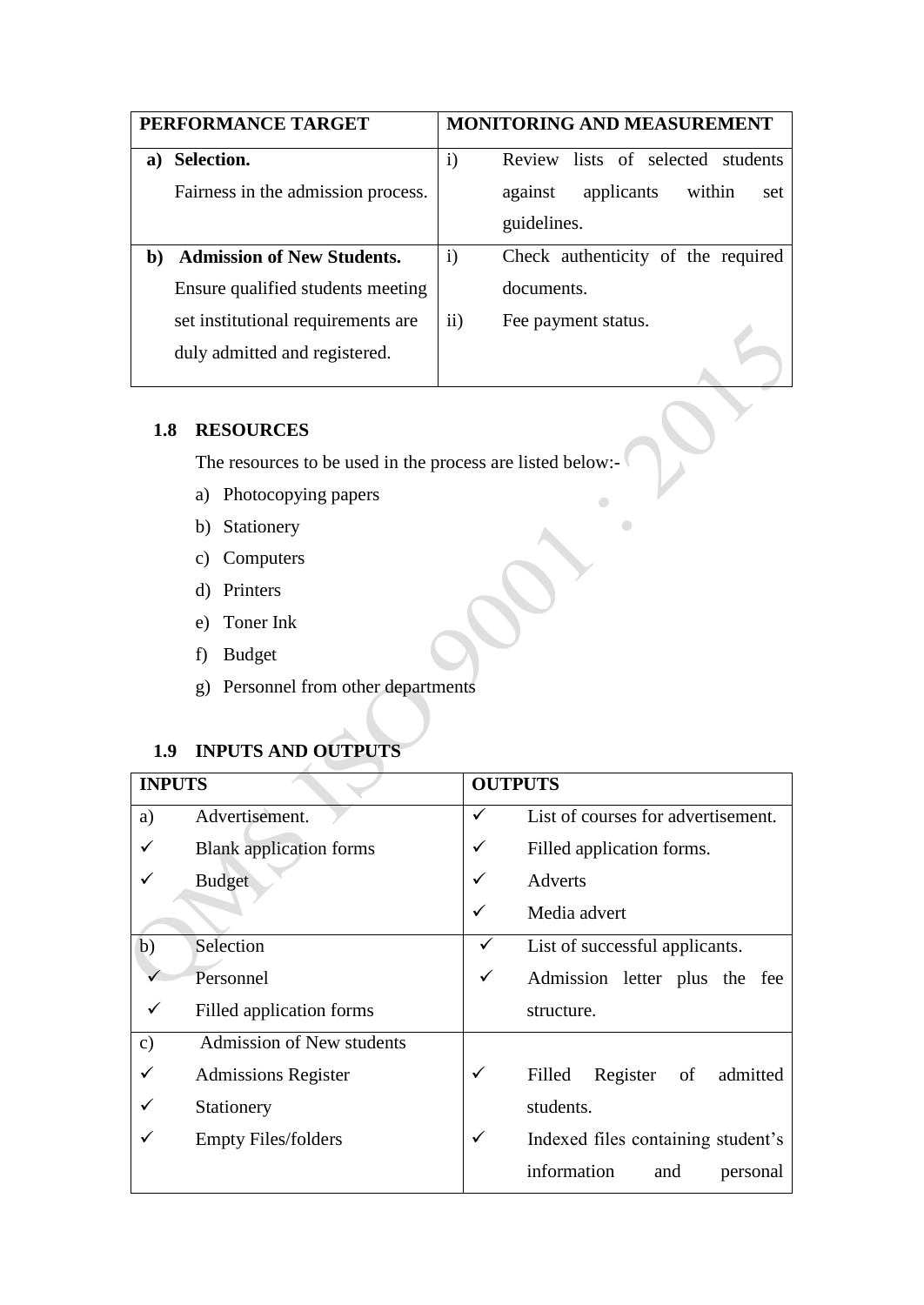| documents. |
|------------|
|------------|

#### **2.0 METHOD**

#### **2.2 Selection**

- 2.2.1 Upon advertisement of courses and receipt of applications, the HOD shall undertake a selection exercise which shall be guided by:
	- a) Examining body guidelines
	- b) Minimum requirements
	- c) Departmental minimum requirements
	- d) Available vacancies
- 2.2.2 The successful prospective student shall be given admission letter according to 2.2.1. above.
- 2.2.3 Prospective students request shall be done
	- a) By direct inquiry at the KNP Driving school office.
	- b) KNP website application portal

#### **2.3 Admissions**

- 2.3.1 This activity shall start when the selected candidate reports to the Polytechnic
- 2.3.2 The candidate shall be directed to the designated reporting area and received as per customer care procedure.
- 2.3.3 The desk officer shall ask the candidate to present the following for verification
	- a) Original ID
	- b) Completed admission form
	- c) Fee payment slip(s)
- 2.3.4 Upon confirming that the candidate has all the prerequisites, the HOD shall ensure that
	- a) The Driving school secretary shall enter student personal details in the admissions register.
	- b) Issued the student with an admission number
	- c) Enter the student in the Polytechnic's MIS.
- 2.3.5 Upon presenting the pay-in-slip to the accounts section, the student shall be issued with the Polytechnic's official receipt.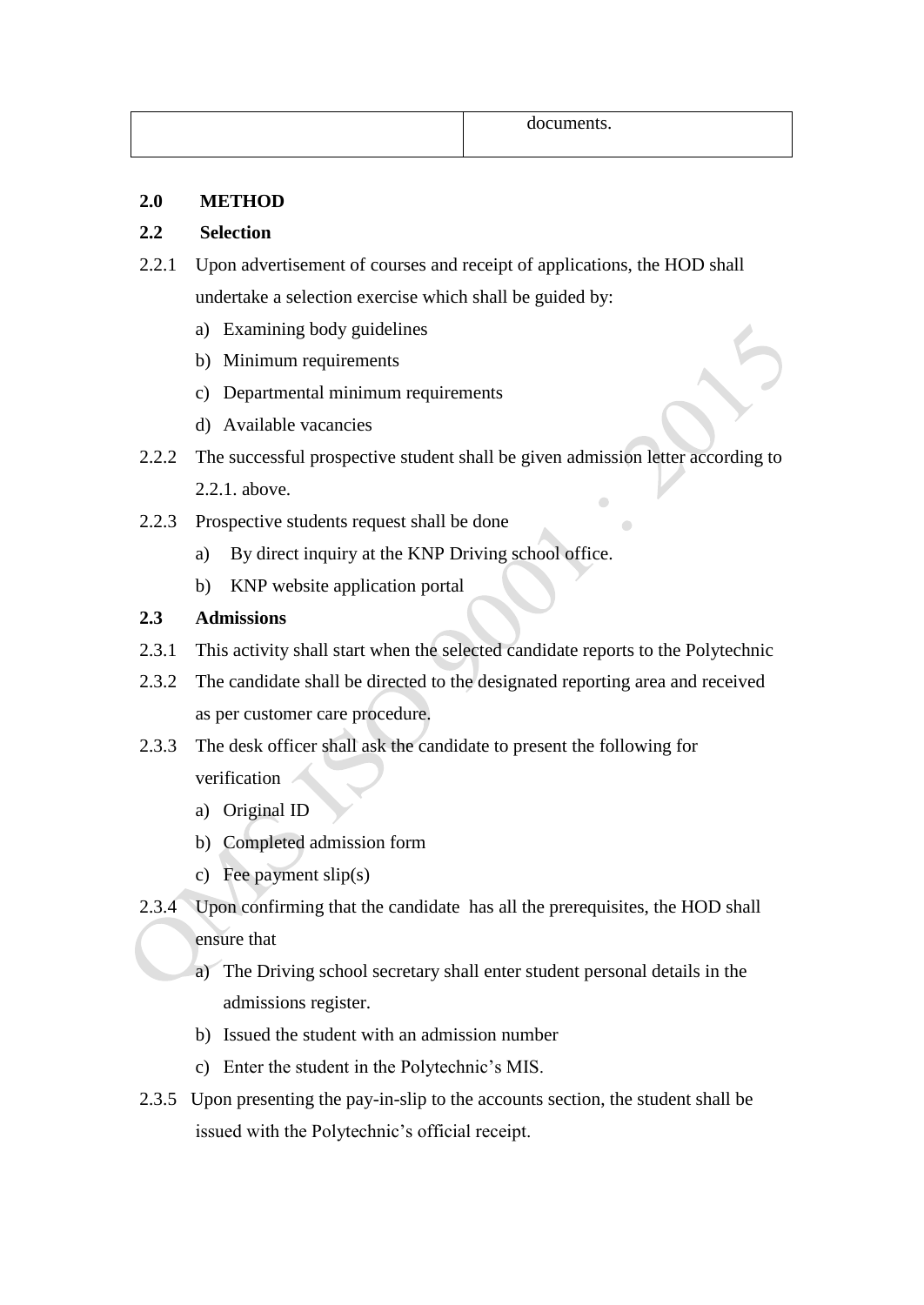2.3.8 This activity shall be deemed complete when the student signs the admission form at the department.

 $\overline{a}$ 

 $\overline{C}$ 

## **3.0 LIST OF APPLICABLE RECORDS/ REPORTS**

- a) Applications
- b) Students admission documents
- c) Copies of admission letters
- d) Updated admissions register
- e) Nominal roll
- f) Evidence of fee payment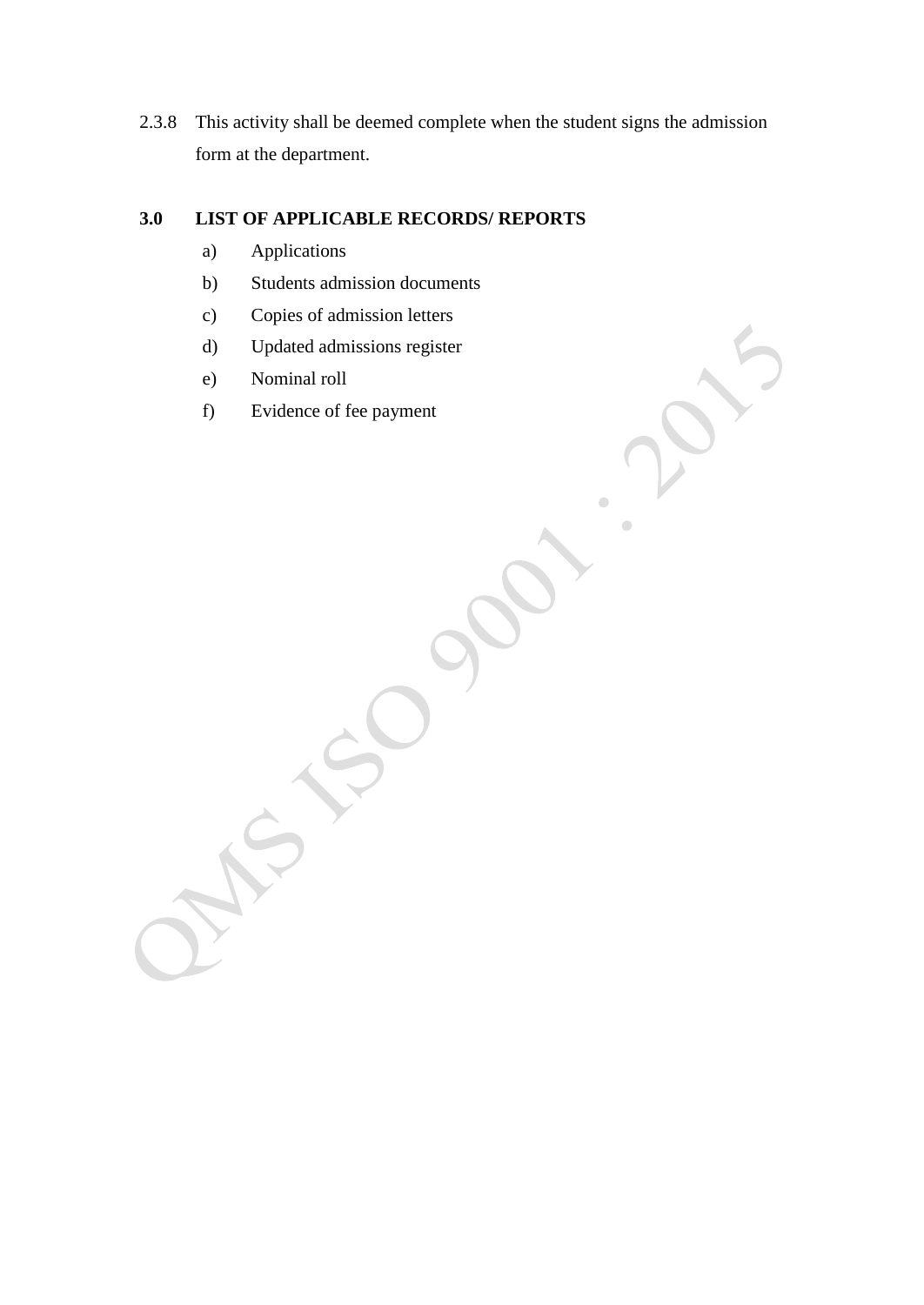#### PROCEDURE NUMBER 2: SCHEMING

#### **1.0 GENERAL**

#### **1.1 PURPOSE**

The purpose of this procedure is to ensure effective and efficient scheming

## **1.2 SCOPE**

The procedure is applicable to scheming of driving school course at KNP Driving school.

## **1.3 REFERENCE**

a) Current syllabi

## **1.4 TERMS DEFINITION**

- a) AQASC Academic Quality Assurance and Standards Committee
- b) HOS Head of Section
- c) HOD Head of department
- d) D/P AC Deputy Principal Academics
- e) MOE Ministry of Education

## **1.5 PRINCIPAL RESPONSIBILITY**

The Deputy Principal Academics shall ensure that this procedure is followed effectively

 $\overline{a}$ 

#### **1.6 INTERFACES/INTERACTIONS**

- a) Procurement for provision of materials
- b) D/P Academics for ensuring procedures are adhered to.
- c) HOD for verification of schemes of work and course outlines

## **1.7 PERFORMANCE TARGET**

The performance shall be measured through the overall performance of the Department basing on;

| PERFORMANCE TARGET          | MONITORING AND MEASUREMENT                   |
|-----------------------------|----------------------------------------------|
| Complete schemes of work by | Compare with current syllabi to ensure all   |
| beginning of the course     | topics for the course are covered. Check for |
|                             | completion by stipulated time and approval   |
|                             | HOD.                                         |

#### **1.8 RESOURCES**

The resources to be used in the process are listed below: -

- a) Personnel
- b) Stationery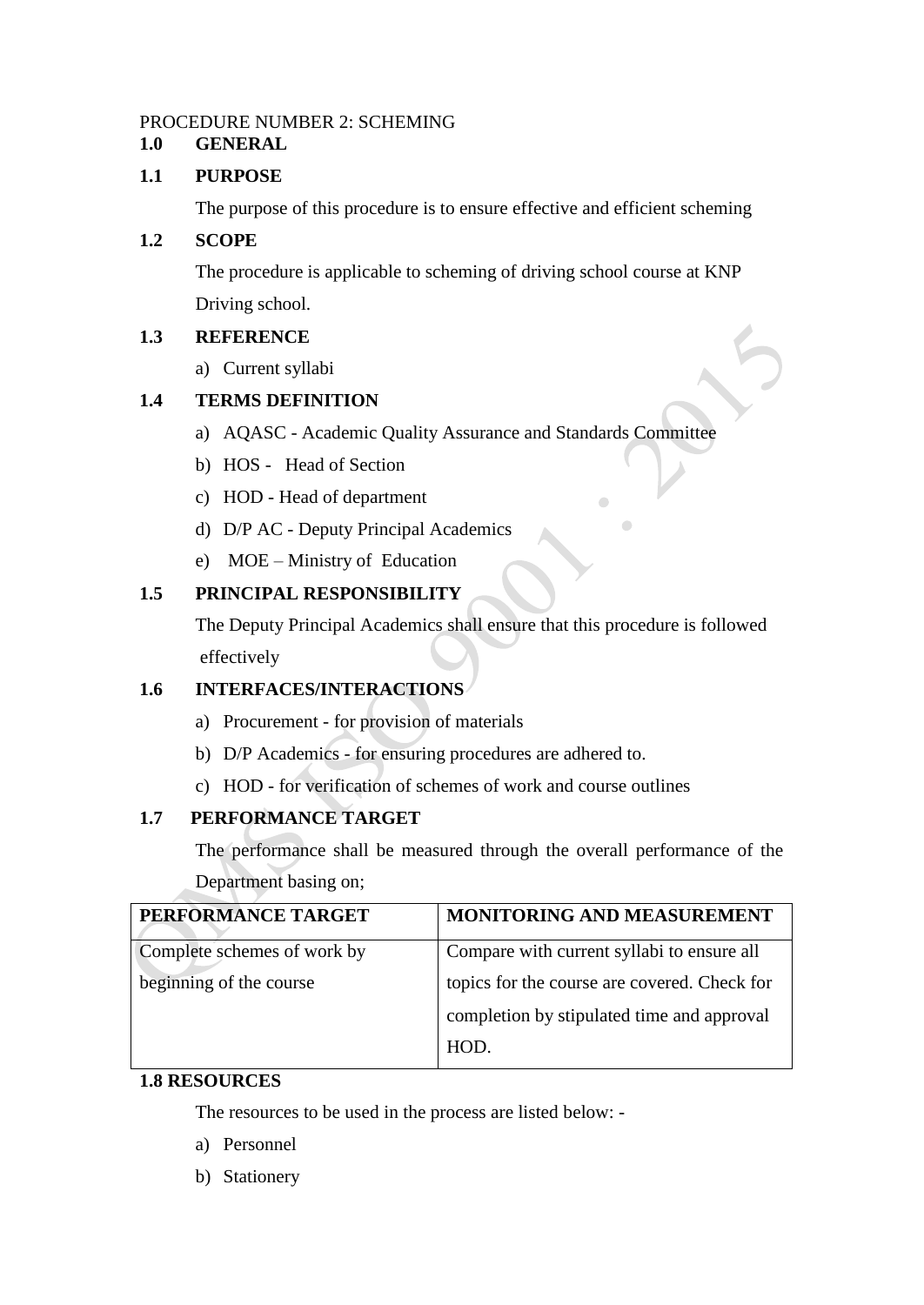## **1.9 INPUTS AND OUTPUTS**

| <b>INPUTS</b>            | <b>OUTPUTS</b>                        |
|--------------------------|---------------------------------------|
| Syllabus                 | Complete and approved schemes of work |
| Schemes of work template |                                       |
| Course outline template  |                                       |
| KNP calendar of events   |                                       |

## **2.0 METHOD**

- 2.1 The procedure shall start upon admission of new trainees. Lecturers shall prepare and submit schemes of work and course outlines for the driving course.
- 2.2 The HOD shall check the schemes of work /course outline for conformity using the following criteria:
	- a) Checking achievable objectives
	- b) Checking that the scheme of work is duly filled
	- c) Checking for references
	- d) Counter checking for concurrence with course outline
- 2.3 Upon conformity the lecturer shall sign the scheme submission register and the HOS shall hand in the schemes of work together with the course outline to the HOD for approval.
- 2.4 The procedure shall be deemed complete upon the HOD approving the schemes by appending his/her signature and official stamp if hardcopy and paste his/her signature

in soft copy.

## **3.0 LIST OF APPLICABLE RECORDS/REPORTS**

- a) Schemes of work
- b) Course outline
- <span id="page-8-0"></span>c) Updated schemes of work submission register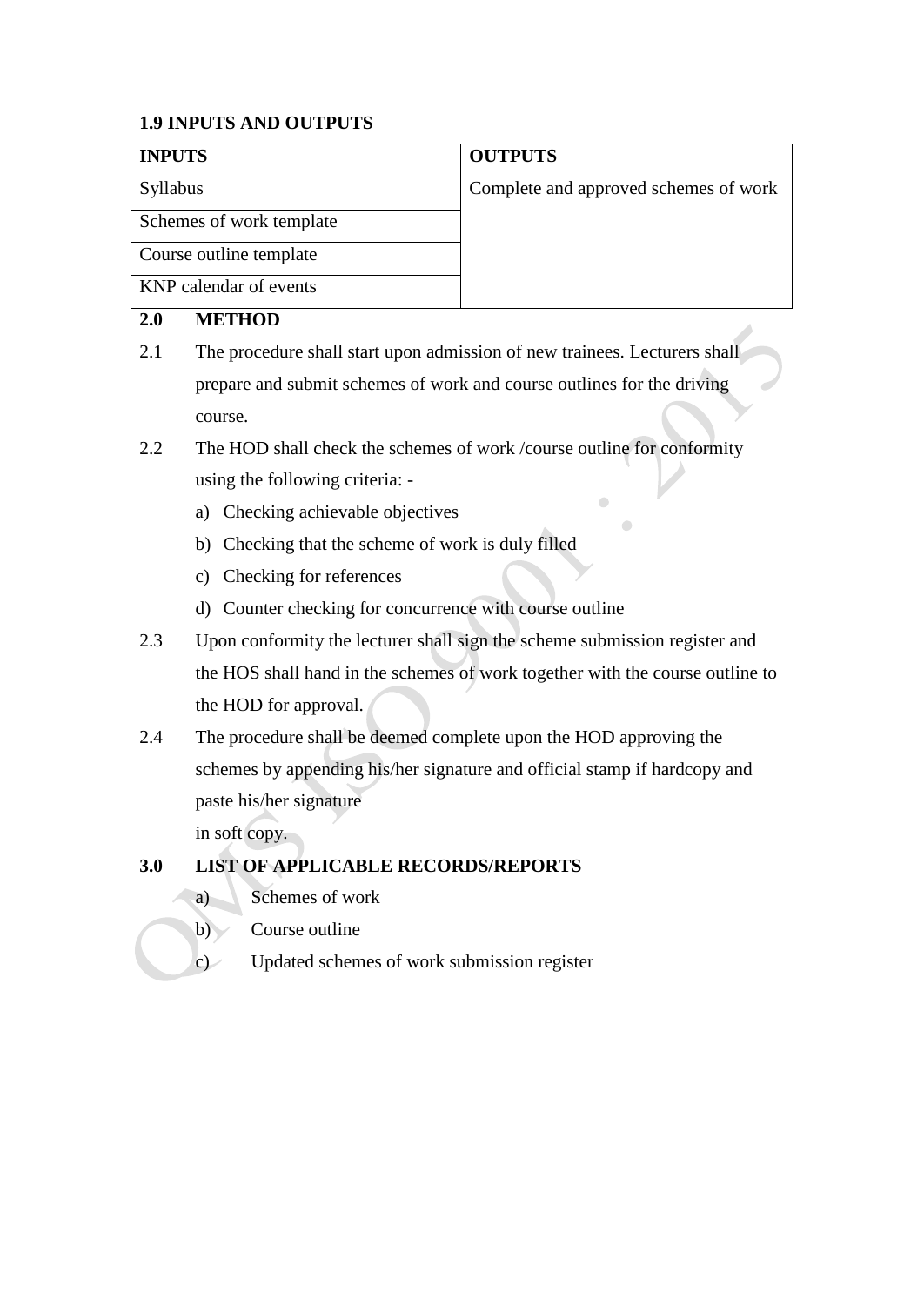#### **PROCEDURE NUMBER 2: CONDUCTING DRIVING SCHOOL LESSONS**

## **1.0 GENERAL**

#### **1.1 PURPOSE**

The purpose of this procedure is to ensure effectiveness and efficiency in conducting lessons

#### **1.2 SCOPE**

This procedure applies to all theory/practical lessons taught at KNP driving

school.

## **1.3 TERMS AND DEFINITIONS**

a) D/P AC - Deputy Principal Academics

## **1.4 REFERENCE**

a) NONE

## **1.5 PRINCIPAL RESPONSIBILITY**

The D/P Academics shall ensure that this procedure is followed effectively.

#### **1.6 INTERFACES/INTERACTIONS**

- 1. Other academic departments- for provision of teaching personnel
- 2. Procurement- for provision of materials
- 3. Library for provision of reference materials
- 4. Administration for provision of personnel

## **1.7 PERFORMANCE TARGET**

The performance shall be measured through the overall performance of the Department basing on;

| PERFORMANCE TARGET                | <b>MONITORING AND MEASUREMENT</b>             |
|-----------------------------------|-----------------------------------------------|
| 100% class attendance by trainers | Review of class attendance sheets and         |
|                                   | weekly data tools on weekly basis.            |
| 100% syllabus coverage            | Review of records of work after every one     |
|                                   | week.                                         |
| 100% class attendance by trainees | Review of duly filled class attendance sheets |
|                                   | on weekly basis                               |

## **RESOURCES**

The resources to be used in the process are listed below: -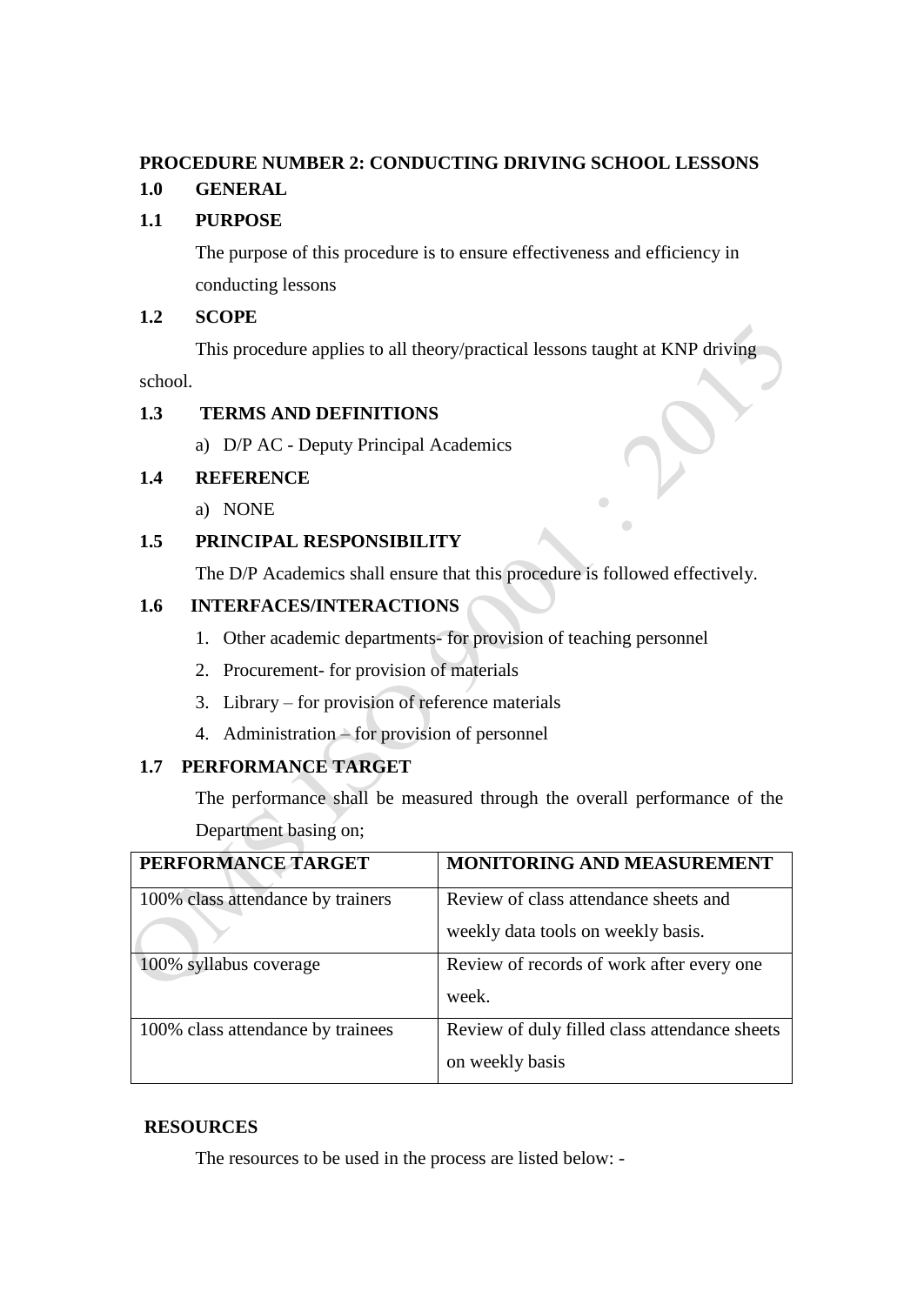- a) Personnel
- b) Materials and Equipment
- c) Tuition facilities (e.g. class rooms, workshops and laboratories)

## **1.8 INPUTS AND OUTPUTS**

| <b>INPUTS</b>                     | <b>OUTPUTS</b>                        |
|-----------------------------------|---------------------------------------|
| Stationery                        | Well-equipped trainees with knowledge |
| Schemes of work                   | and skills                            |
| Timetable                         | Duly filled attendance sheets.        |
| Lesson notes                      | Relevant notes and references         |
| Reference books and manuals       |                                       |
| Course outlines                   |                                       |
| Participants                      |                                       |
| Unfilled attendance sheets        |                                       |
| Practical materials and equipment |                                       |

#### **2.0 METHOD**

- 2.1 This procedure shall start with the subject lecturer preparing for a
	- theory/practical lesson. In the preparation, the subject lecturer shall be guided by

a)Lesson notes/practical instructions

- b) Teaching Aids where applicable
- c) Scheme of work and Course outline
- 2.2 On the lesson day the lecturer shall go to the classroom and begin by conducting a roll call.

#### 2.3.0 **THEORY LESSON/PRACTICAL**

- 2.3.1 The lecturer guided by the lesson notes shall guide the students through the lesson as follows:
	- a) Review of the previous lesson
	- b) State lesson title as well as lesson objectives
	- c) Write lesson title on the board
	- d) Introduce the topic and deliver the content as per the lesson notes and engage the students at every level.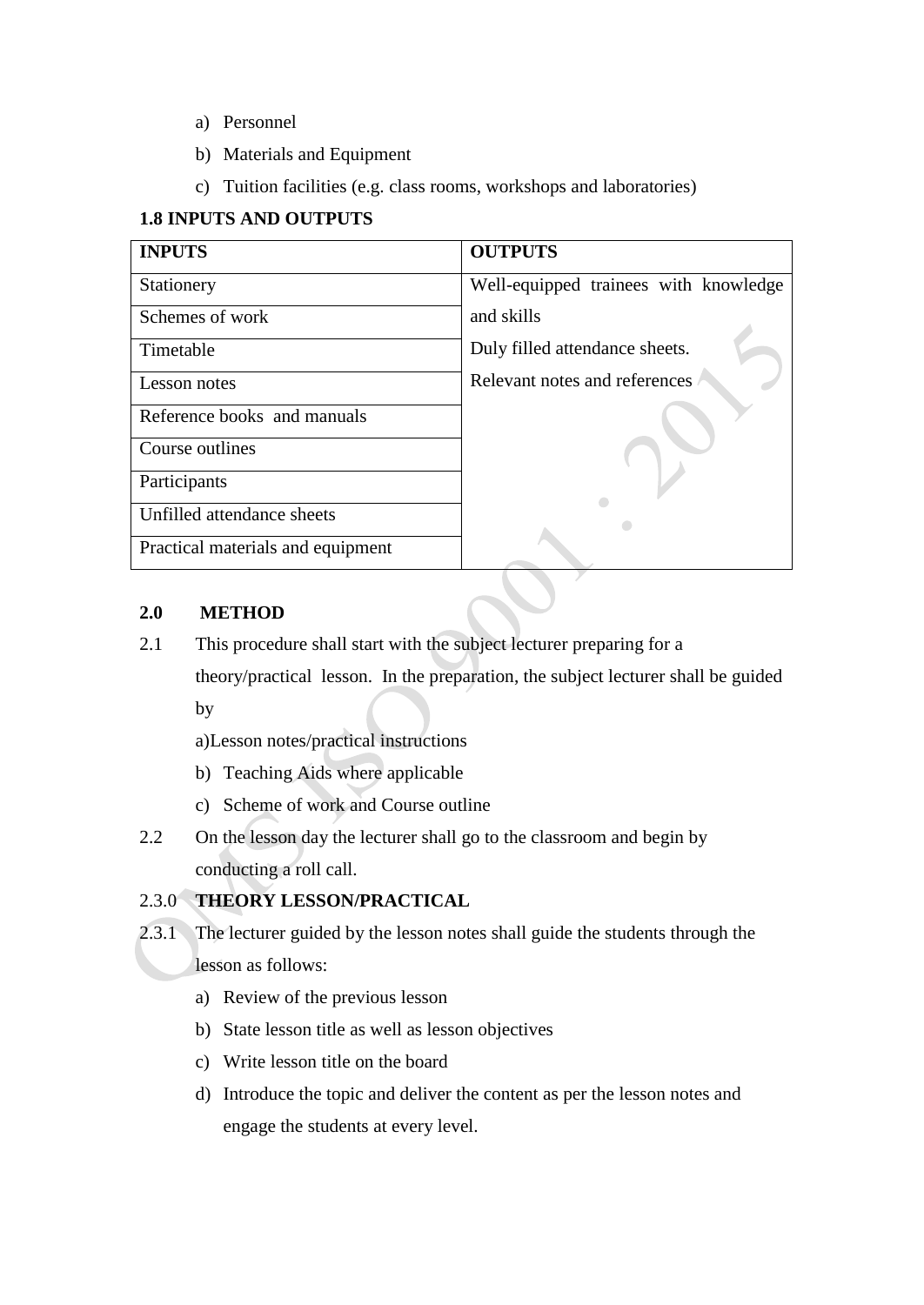2.3.2 This procedure shall be deemed complete when the lecturer summarizes the lesson, gives assignment(s) and releases students for other activities as per the timetable

# **3.0 LIST OF APPLICABLE RECORDS/REPORTS**

- a) Duly filled class attendance register
- b) Course outline
- c) Updated records of work

 $\overline{a}$ Ċ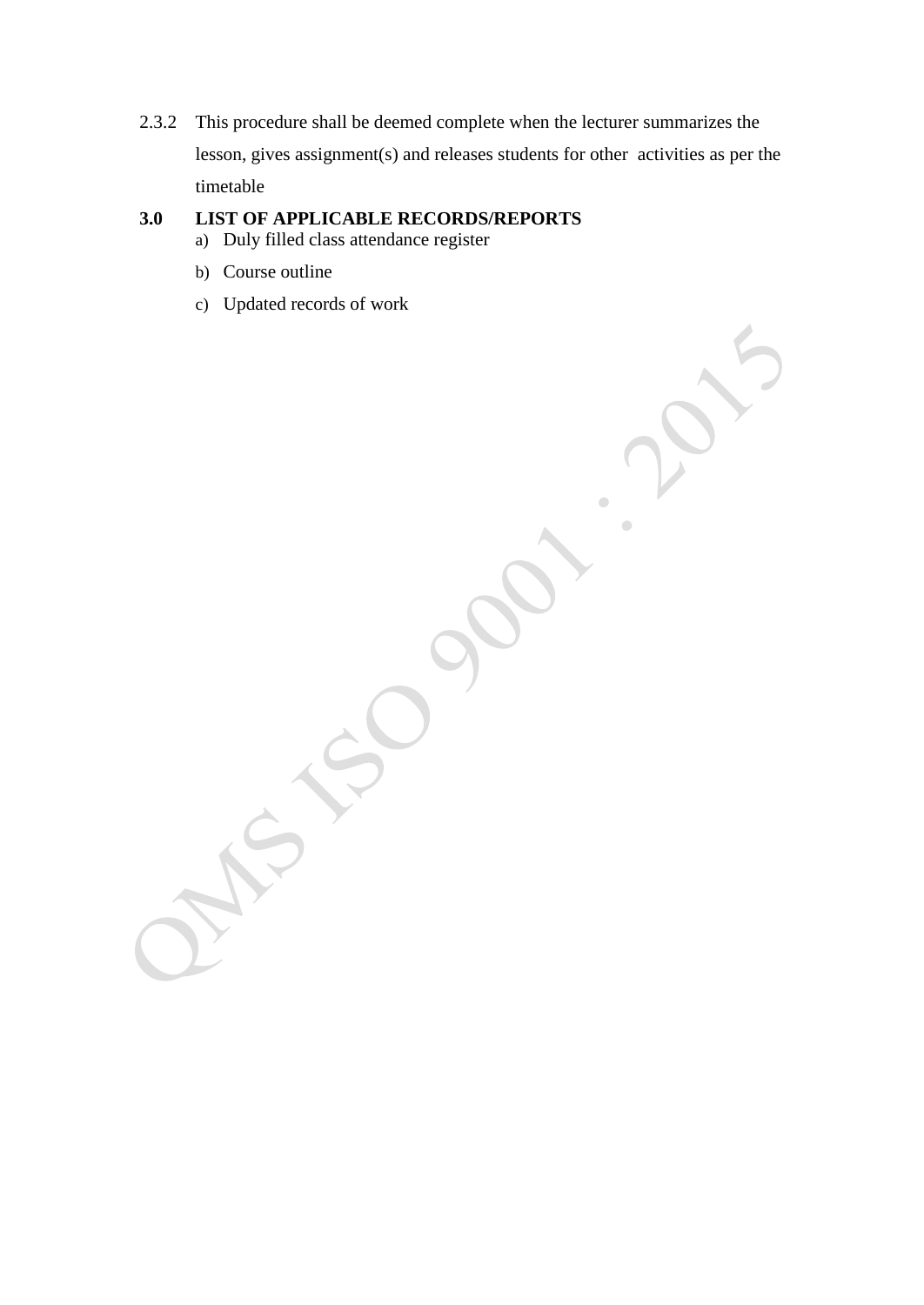## <span id="page-12-0"></span>**PROCEDURE NUMBER 4: MONITORING STUDENT CLASS ATTENDANCE**

## **1.0 GENERAL**

#### **1.1 PURPOSE**

The purpose of this procedure is to ensure effective monitoring of student class attendance

#### **1.2 SCOPE**

This procedure applies to all activities related to monitoring of student class attendance in KNP driving school.

#### **1.3 REFERENCES**

- a) KNP Academic Policy (2016)
- b) Education Act Cap 211

#### **1.4 DEFINITION OF TERMS**

- a) HOD -Head of Department
- b) D/P AC -Deputy Principal Academics

#### **1.5 PRINCIPAL RESPONSIBILITY**

The deputy principal academics shall ensure adherence to this procedure

#### **1.6 INTERFACES/INTERACTIONS**

- 1. Procurement for provision of materials
- 2. Subject lecturer- for filling of attendance sheets
- 3. HOD- for issuance and verification of attendance sheets

#### **1.7 PERFORMANCE TARGET**

The performance shall be measured through the overall performance of the Department basing on;

| PERFORMANCE TARGET                | <b>MONITORING AND MEASUREMENT</b>           |
|-----------------------------------|---------------------------------------------|
| 100% class attendance by trainees | Dully filled and analyzed attendance sheets |
|                                   |                                             |

#### **1.8 RESOURCES**

The resources to be used in the process are listed below:-

- a) Personnel
- b) Stationery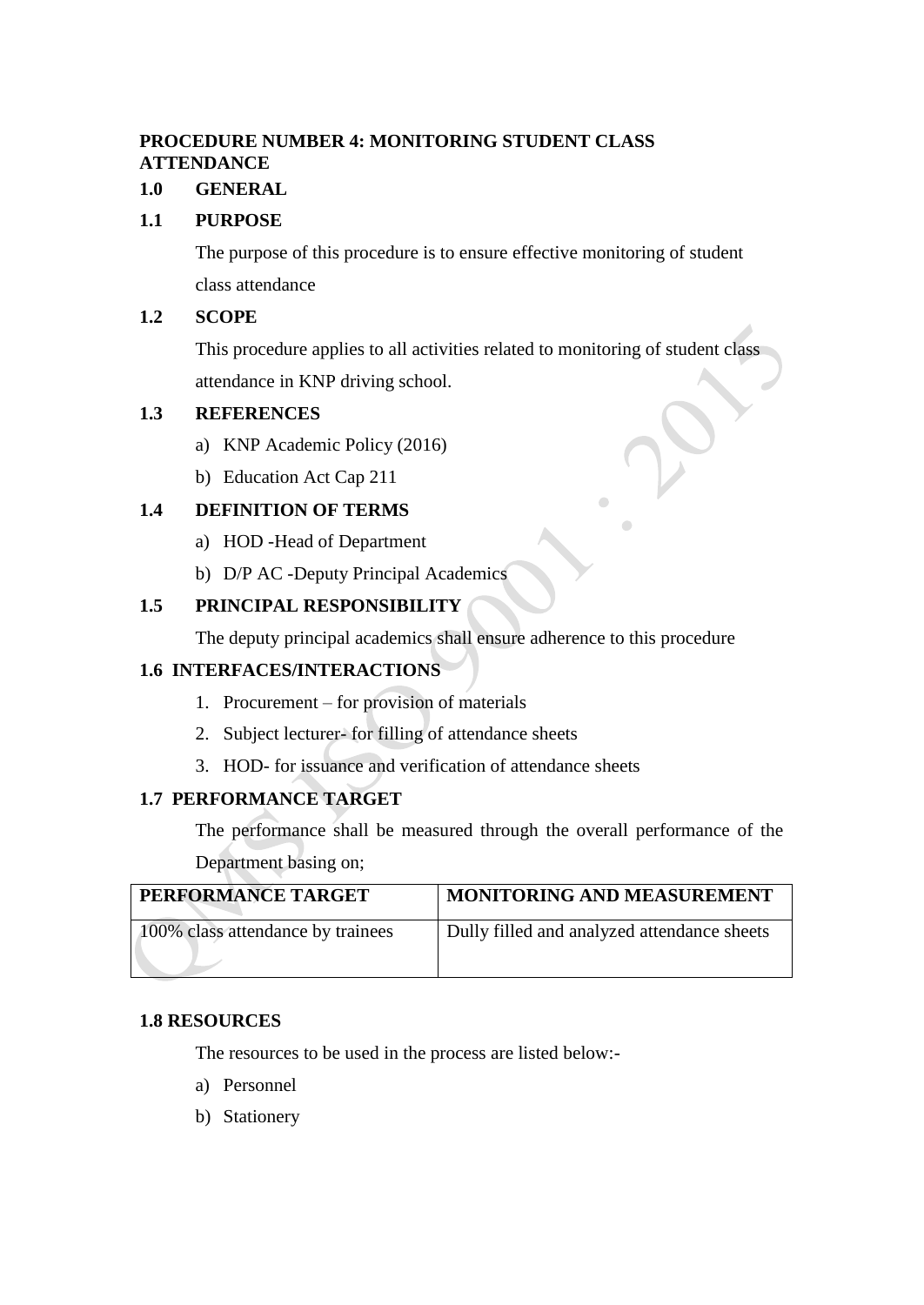## **1.9 INPUTS AND OUTPUTS**

| <b>INPUTS</b>     | <b>OUTPUTS</b>                   |
|-------------------|----------------------------------|
| Attendance sheets | Dully filled, analyzed and filed |
| Stationery        | attendance sheets                |
| <b>Trainees</b>   |                                  |

## **2.0 METHOD**

- 2.1 This procedure shall start with the HOD issuing the attendance sheet to respective subject lecturers within the  $1<sup>st</sup>$  week of the term
- **2.2** Upon receipt of attendance sheet the subject lecturer shall complete the sheet as per the provisions of the form
- **2.3** At the beginning of every lesson the subject teacher shall take a roll call against the sheet
- **2.4** At the end of the lesson the subject teacher shall record the details of the lesson taught on the record of work sheet
- **2.5** After every one week the lecturer shall submit the attendance sheet and record of work sheet to the respective HOD for verification as per the scheme of work.
- 2.6 In the event that the record of work is not in line with the schemes of work, the HOD shall return it to the subject lecturers with recommendations
- **2.7** In the event that the students are not attending class the respective HOD shall summon the students concerned for counseling and further directions
- **2.8** Upon meeting 2.6 and 2.7 above the HOD shall sign the attendance sheet and the record of work sheet and return them to the subject lecturer.
- **2.9** This procedure shall be deemed complete upon the HOD ensuring the filing the duly filled sheets.

## **3.0 LIST OF APPLICABLE RECORDS/APPLICABLE**

- a. Duly filled attendance sheet
- b. Duly filled record of work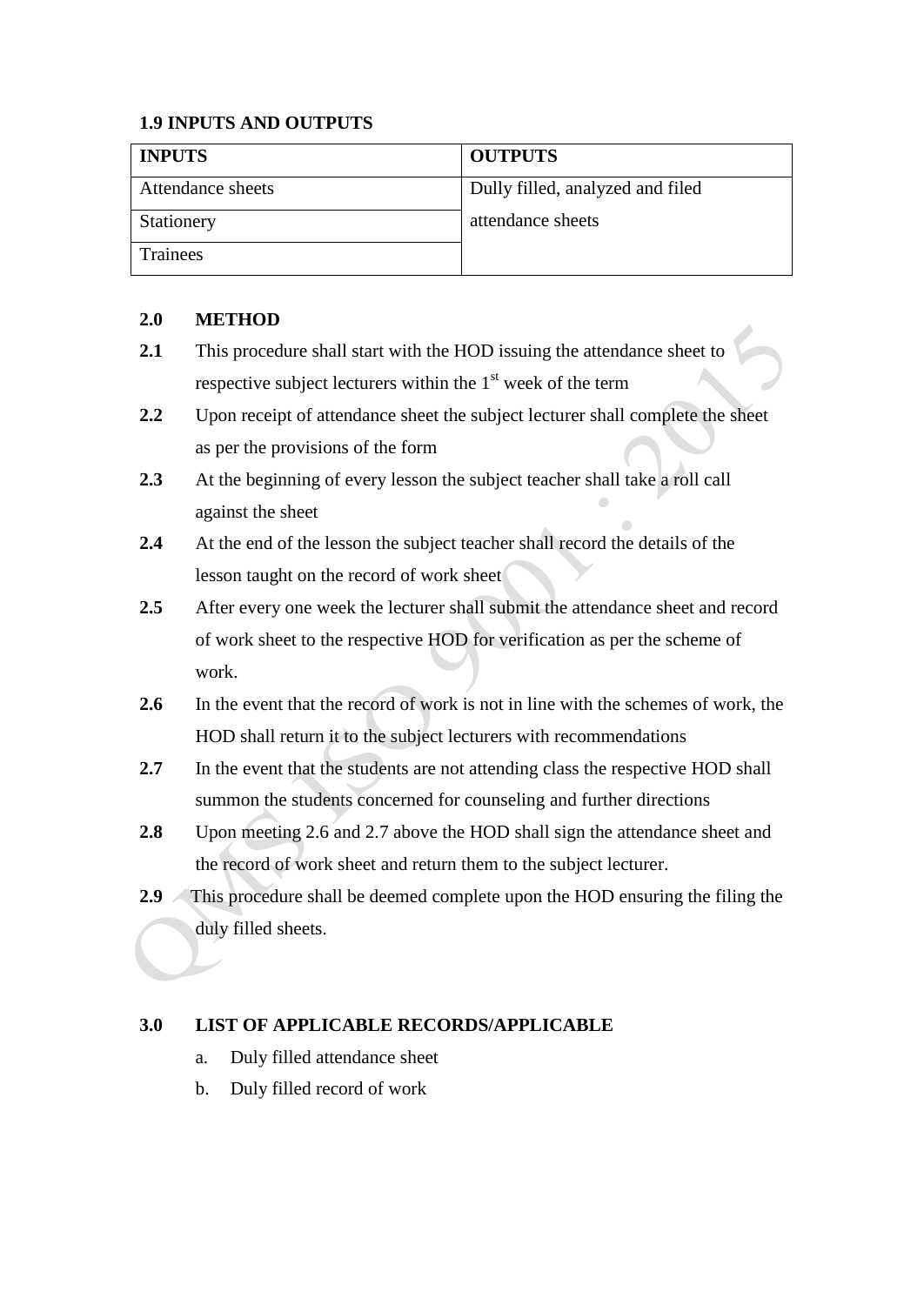## <span id="page-14-0"></span>**PROCEDURE NUMBER 5: MONITORING LECTURER PERFORMANCE IN CLASS**

## **1.0 GENERAL**

## **1.1 PURPOSE**

The purpose of this procedure is to ensure effectiveness in the monitoring of lecturers performance in class.

#### **1.2 SCOPE**

The procedure applies to monitoring the performance in class of all lecturers of KNP driving school.

#### **1.3 REFERENCES**

- a) TSC code of regulations
- b) KNP Academic Policy (2016)

## **1.4 DEFINITION OF TERMS**

**HOD -** Head of Department

#### **1.5 PRINCIPAL RESPONSIBILITY**

The Deputy Principal Academics shall ensure that this procedure is strictly adhered to.

## **1.6 INTERFACES/INTERACTIONS**

- a) D/P Academics for issuance of timetables for trainees
- b) Class reps for issuance of weekly data tool and questionnaires
- c) Trainers for feedback on analysis of the weekly data tool and questionnaires
- d) Procurement for provision of materials

## **1.7 PERFORMANCE TARGET**

The performance shall be measured through the overall performance of the Department basing on;

| PERFORMANCE TARGET                    | MONITORING AND MEASUREMENT                    |
|---------------------------------------|-----------------------------------------------|
| 100% class attendance by trainees and | Analysis of weekly data tool at the end of    |
| trainers                              | every term week                               |
| Quality delivery of teaching services | Analysis of student questionnaires by<br>week |
|                                       | 9 of academic term                            |

#### **1.8 RESOURCES**

The resources to be used in the process are listed below:-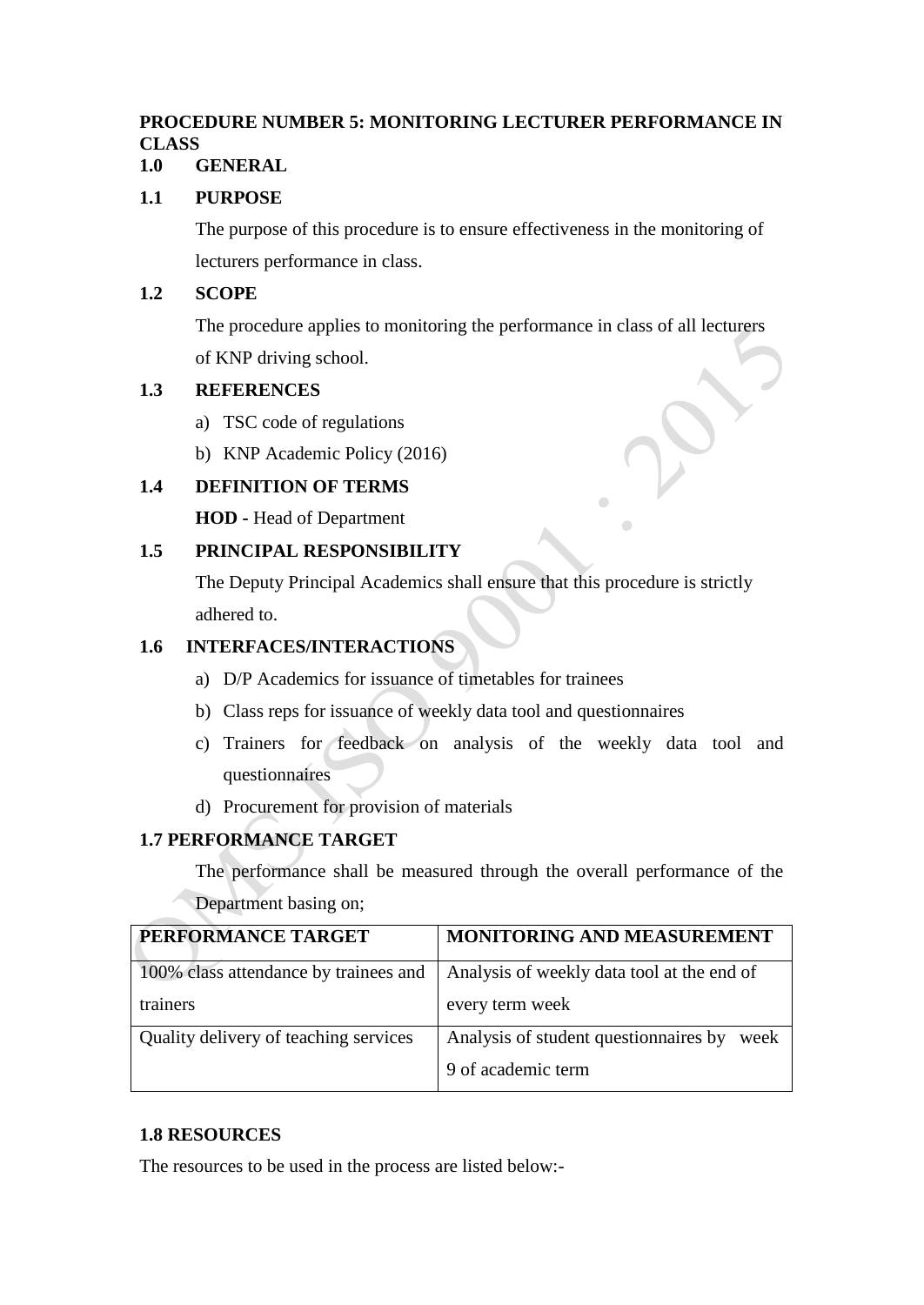- a) Personnel
- b) Stationery
- c) Computer
- d) Printer

#### **1.9 INPUTS AND OUTPUTS**

| <b>INPUTS</b>                      | <b>OUTPUTS</b>                                       |
|------------------------------------|------------------------------------------------------|
| Weekly data tool                   | Duly filled and analyzed weekly data tool            |
| feedback<br>Students'<br>on        | Lecturer's   Duly filled and analyzed questionnaires |
| performance questionnaire          | Dully filled and analyzed termly lesson              |
| Termly lesson observation schedule | observation form                                     |

#### **2.0 METHOD**

- 2.1 The procedure shall begin with all driving school lecturers being issued with a timetable by the HOD which will guide their class attendance and also issue the class weekly data tool to HOD for onward transmission to each class representatives.
- 2.2 At the end of every week, the HOS shall collect the class weekly data tool from the class representatives of each class.
- 2.3.1 Any agreed and effected make up lessons shall be accompanied with supportive evidence.
	- a) Coverage of the syllabus
	- b) Delivery of the service
	- c) Lecturers punctuality
	- d) General observations
	- e) Lecturers class attendance
	- f) Any other suggestions
- 2.4.1 The HOD shall ensure the class/subject that were randomly selected during the first assessment session/term are not the same in the second session/term and subsequent session/term by drawing up the annual subject assessment schedule.
- 2.5 The respective HOD shall collect the questionnaires and ensure the analysis is done within 14 days of receiving the questionnaires.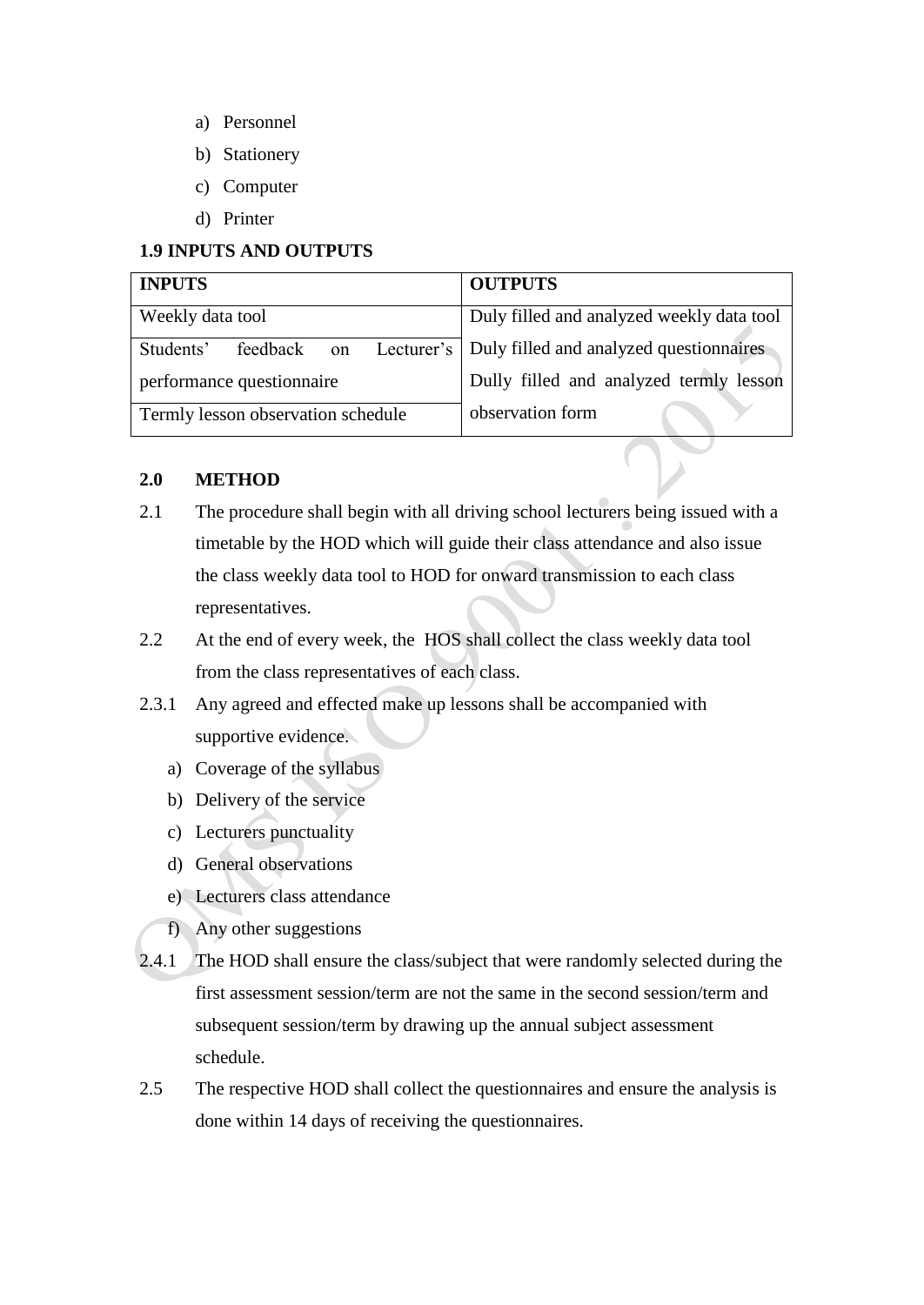- 2.6 The respective HOD shall call the affected lecturer and discuss the results of the analysis made and the recommendations suggested.
- 2.7 In the event that the future analysis does not indicate any improvement, the respective HOD shall refer the lecturer to the academic board committee through writing.
- 2.8 The academic board committee shall summon the affected lecturer and discuss the issue for the way forward.
- 2.9 This procedure shall be deemed complete upon the affected lecturer countersigning the assessment tool analysis form.

# **3.0 LIST OF APPLICABLE RECORDS/REPORTS**

- a) Duly filled class weekly data tool
- b) Updated form for corrective action for lessons missed
- c) Duly filled missed lesson make up attendance form
- d) Duly filled students' feedback on lecturer's performance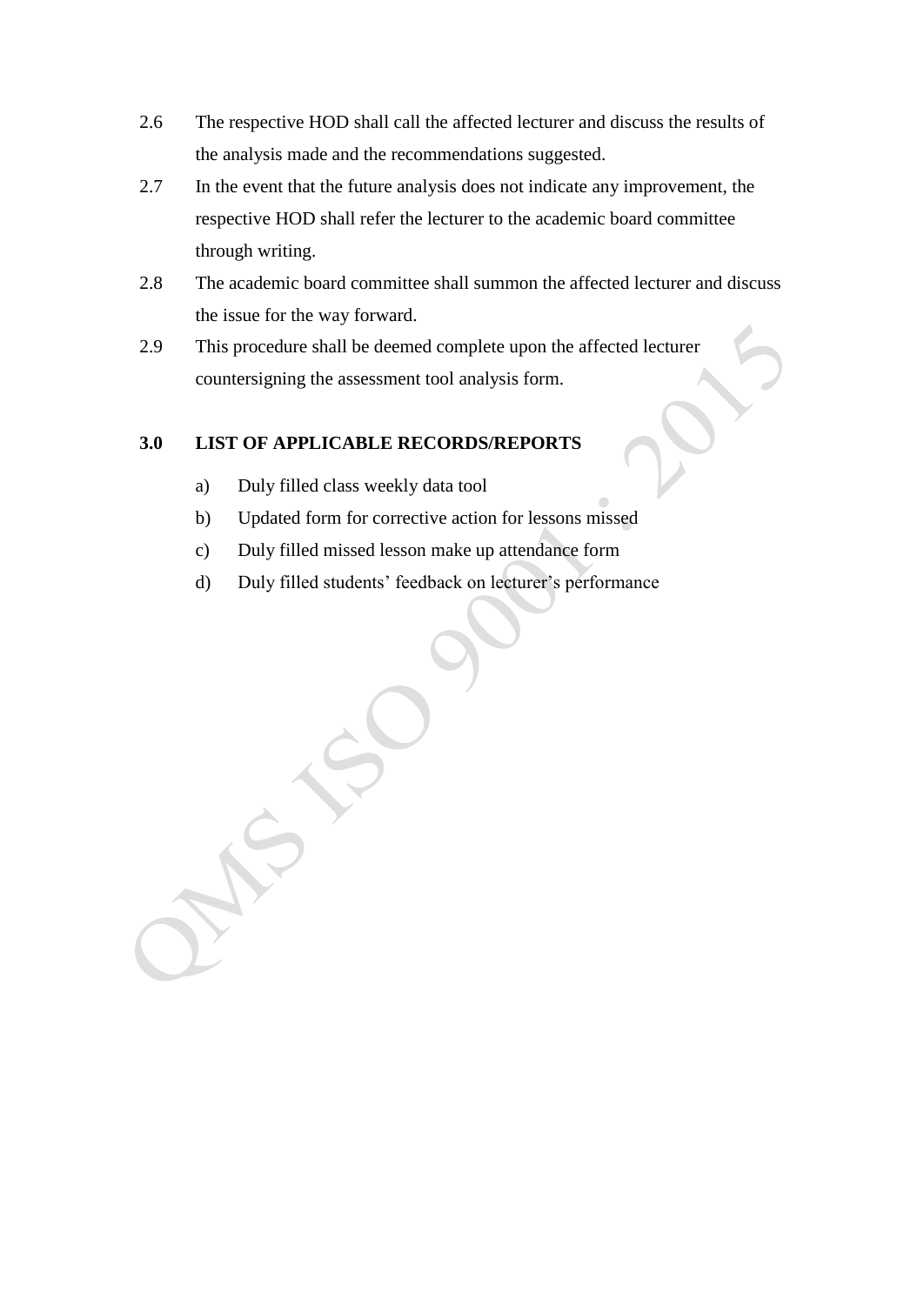#### <span id="page-17-0"></span>**PROCEDURE NUMBER 6: REGISTERING FOR NTSA EXAM**

## **1.0 GENERAL**

#### **1.1 PURPOSE**

The purpose of this procedure is to ensure efficiency and professionalism in the registration for NTSA exams

#### **1.2 SCOPE**

This procedure covers registration of students for all external exams in the

Polytechnic

#### **1.3 REFERENCES**

a) Current NTSA guidelines

## **1.4 DEFINITION**

- a) KNP- Kitale National Polytechnic
- b) HOD- head of department
- c) NTSA –National Transport and safety Authority

#### **1.5 PRINCIPAL RESPONSIBILITY**

The HOD Driving school shall be responsible for ensuring that this procedure is adhered to.

#### **1.6. INTERFACES/INTERACTIONS**

- a) Academic departments and any other institution allowed by the polytechnic management for submission of lists of candidates for NTSA examinations
- b) Communication procedure –for guidance in regard to communication procedures

## **1.7. PERFORMANCE TARGET**

The performance shall be measured through the overall performance of the Department basing on;

| PERFORMANCE TARGET          | MONITORING AND MEASUREMENT                                                      |
|-----------------------------|---------------------------------------------------------------------------------|
|                             | Registration of all eligible candidates Compare the list of candidates from HOS |
| for NTSA exams every month. | with evidence of fee payment and NTSA<br>exam registration register.            |

#### **1.8. RESOURCES**